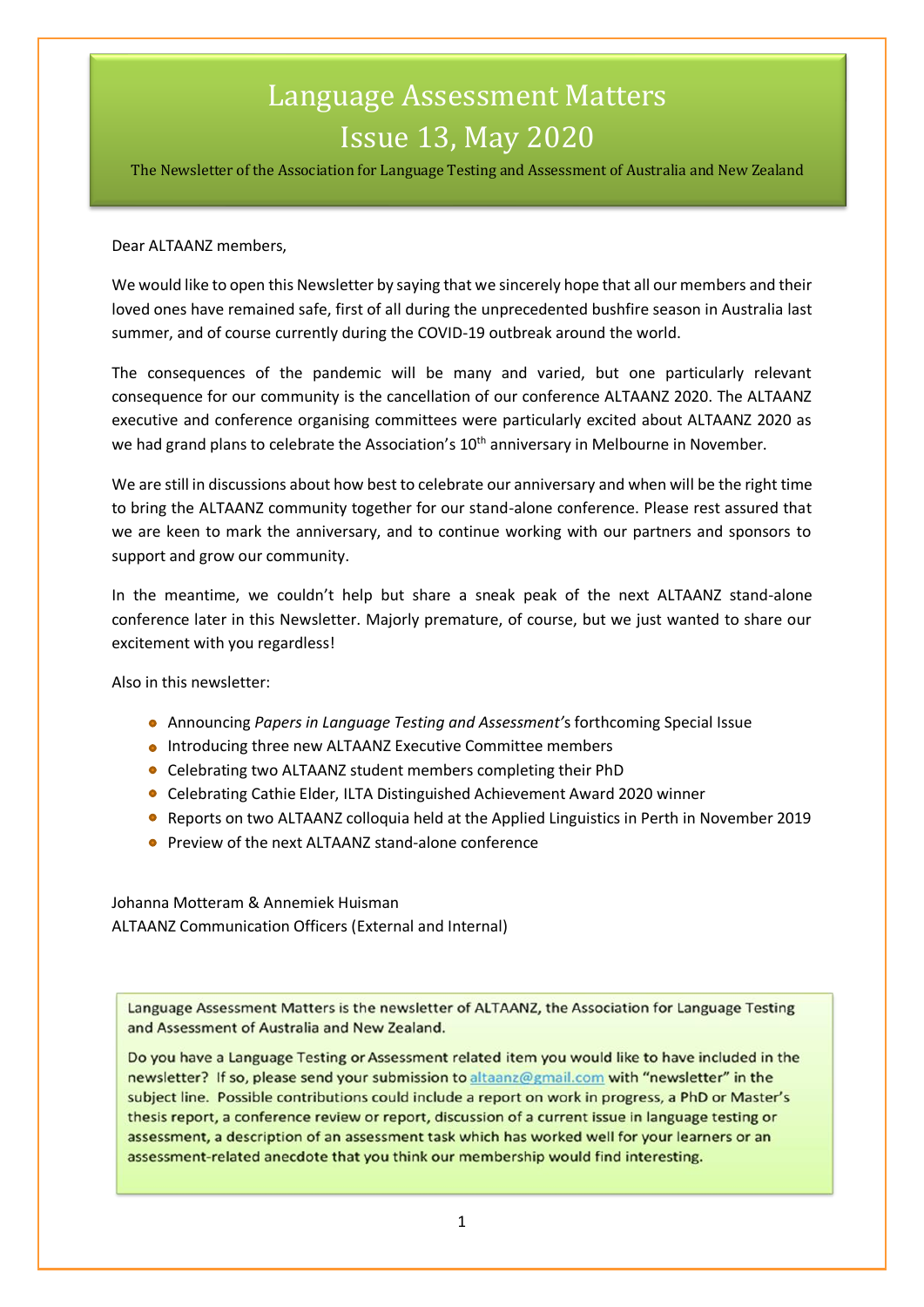# **ALTAANZ Announcements**

# **Online Get Together for PhD and Master's Students – June 5th**

Your student representatives, Phoebe and Maria (see below for their introductions), cordially invite all PhD and Master's students involved in language testing and assessment research to join us for an afternoon online get together. Our aim is to make connections and build the ALTAANZ student community by inviting you to share an aspect of your research or discuss any challenges in an informal and supportive setting.

The session will be held on June 5<sup>th</sup> at 12–1pm AEST on Zoom. Please keep an eye out on the ALTAANZ [Facebook page](https://www.facebook.com/groups/310263089150447/) nearer the time. If anyone has any specific questions they'd like to see addressed in the session, we'll ask you to post them there, and we'll also post the Zoom link there a couple of days before the date.

We are looking forward to meeting you! If you have any questions prior to the event, feel free to contact us on [altaanzstudents@gmail.com.](mailto:altaanzstudents@gmail.com) Also, feel free to forward this notice to anyone you think might be interested.

In the meantime, stay safe! Phoebe and Maria

# **Are you interested in serving on the ALTAANZ Committee?**

This is an advance notice to inform you that at the ALTAANZ AGM in November (details to be confirmed), we will hold elections for the following positions:

- ALTAANZ Co-presidents
- Papers in Language Testing and Assessment (PLTA) Editors
- ALTAANZ teacher and student representatives

There are two positions available for each of these roles. Our preference is to have a representative from Australia and New Zealand in each role.

If you are interested in finding out more about the demands of any of these roles, or to speak with an incumbent, please don't hesitate to contact us vi[a altaanz@gmail.com](mailto:altaanz@gmail.com)

# **Papers in Language Testing and Assessment:**

Announcing the forthcoming Special Issue

Announcing the forthcoming special issue of Papers in Language Testing and Assessment: 'Crossdisciplinary links between Conversational Analysis (CA) and the assessment of interactional competence', guest-edited by Soo Jung Youn (Northern Arizona University) and Rue Burch (Kobe University). This special issue will include 5 full-length research papers exploring cross-disciplinary links between Conversation Analysis (CA) and language assessment, with a focus on advancing theoretical and methodological issues regarding the assessment of second language (L2) interactional competence.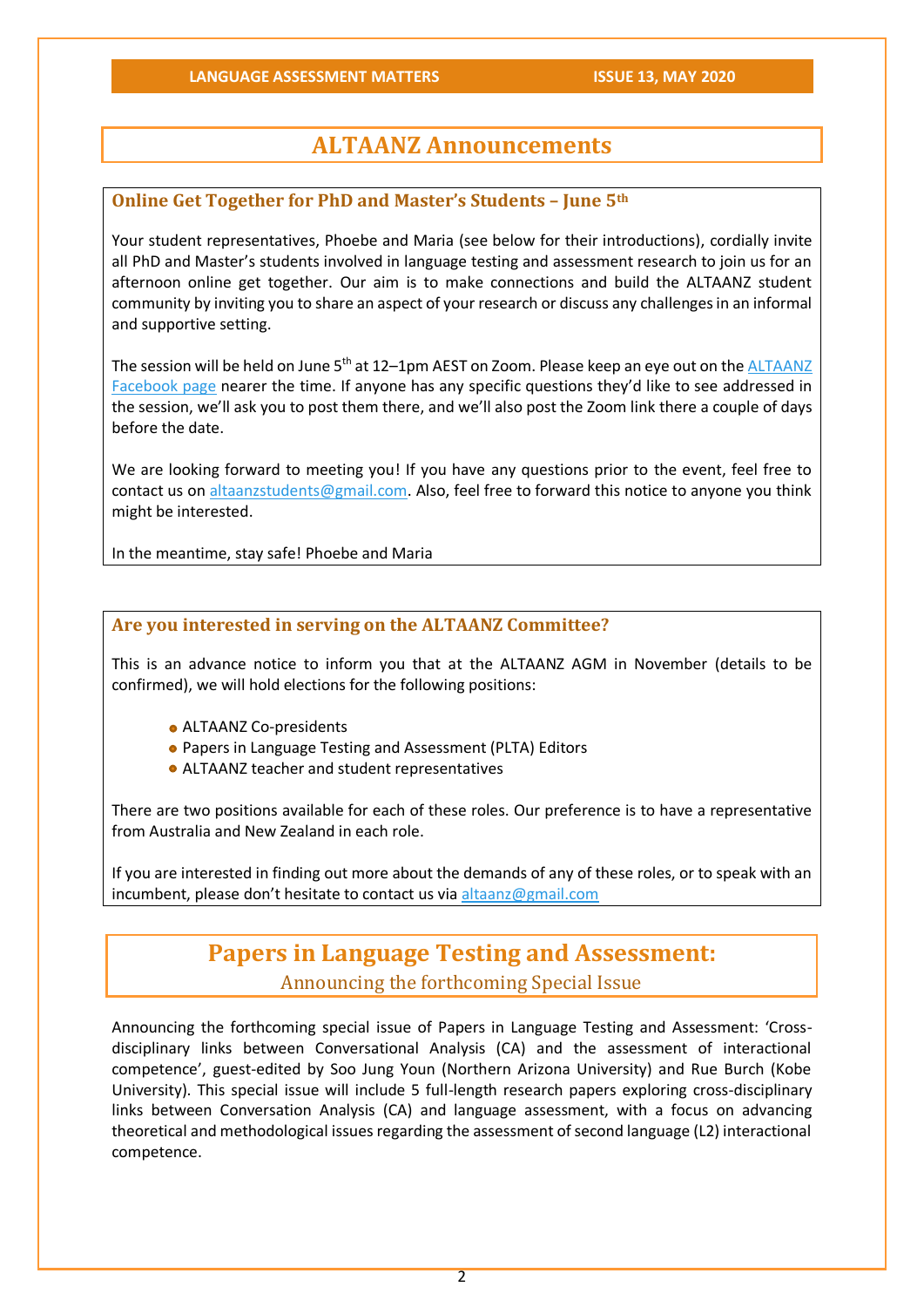Editorial

• Where Conversation Analysis meets language testing and assessment: Toward expanding epistemologies and validity evidence. Youn & Burch

#### Articles

- Testing interactional competence: Patterned yet dynamic aspects of L2 interaction. Huth
- Assessing Interactional Competence: The role of intersubjectivity in a paired-speaking assessment task. Burch & Kley
- Resolving interactional troubles in paired oral proficiency assessment in an EFL context. Hirçin-Coban & Sert
- Pragmatic variables in designing role-plays for the context validity of assessing interactional competence. Youn
- How do raters understand rubrics for assessing L2 interactional competence? A comparative study of CA- and non-CA-formulated performance descriptors. Sandlund & Greer

Book review

• The discourse of the IELTS speaking: Interactional design and practice, Paul Seedhouse and Fumiyo Nakatsuhara. Reviewed by Shi Chen

# **Introducing new ALTAANZ committee members**

In 2020, we have welcomed three new members to the ALTAANZ Executive Committee. Please read on to find out more about these 3 enthusiastic individuals.

#### **STUDENT REPRESENTATIVES**

Phuc Diem Le and Maria Treadaway are elected Post Graduate Student Representatives to the ALTAANZ committee. They are both PhD Candidates, Phuc at The University of Queensland and Maria at the University of Auckland. Below, they share a little about their backgrounds and their studies.

## Phuc Diem Le, Post Graduate Student Representative (Australia)



I was born and raised in a small town in Northern Vietnam. I studied for the bachelor's degree in English Teaching Methodology at the University of Languages and International Studies, Vietnam

National University, Hanoi (ULIS) and the master's degree in Education at the University of Adelaide, Australia. I used to work as an English teacher and lecturer at ULIS before starting my PhD. I commenced my PhD study

at the University of Queensland (UQ), Australia, under the supervision of Associate Professor Noriko Iwashita and Dr Barbara Hanna in April 2017. My doctoral study, entitled "Assessment Literacy and Rating Behaviour: The Case of a Speaking Test in Vietnam", aims to investigate the impact of knowledge and beliefs about language testing and assessment, also known as language assessment literacy on the operational rating of teacher-raters in a speaking assessment. I aim to complete my candidature by October 2020. I am very excited about the idea that I can finish my study and start a new stage of my life soon.

# Maria Treadaway, Post Graduate Student Representative (New Zealand)



I come from New Zealand, but have lived in England, Germany and Australia in another life as an opera singer. I returned to New Zealand in 2000 and decided to train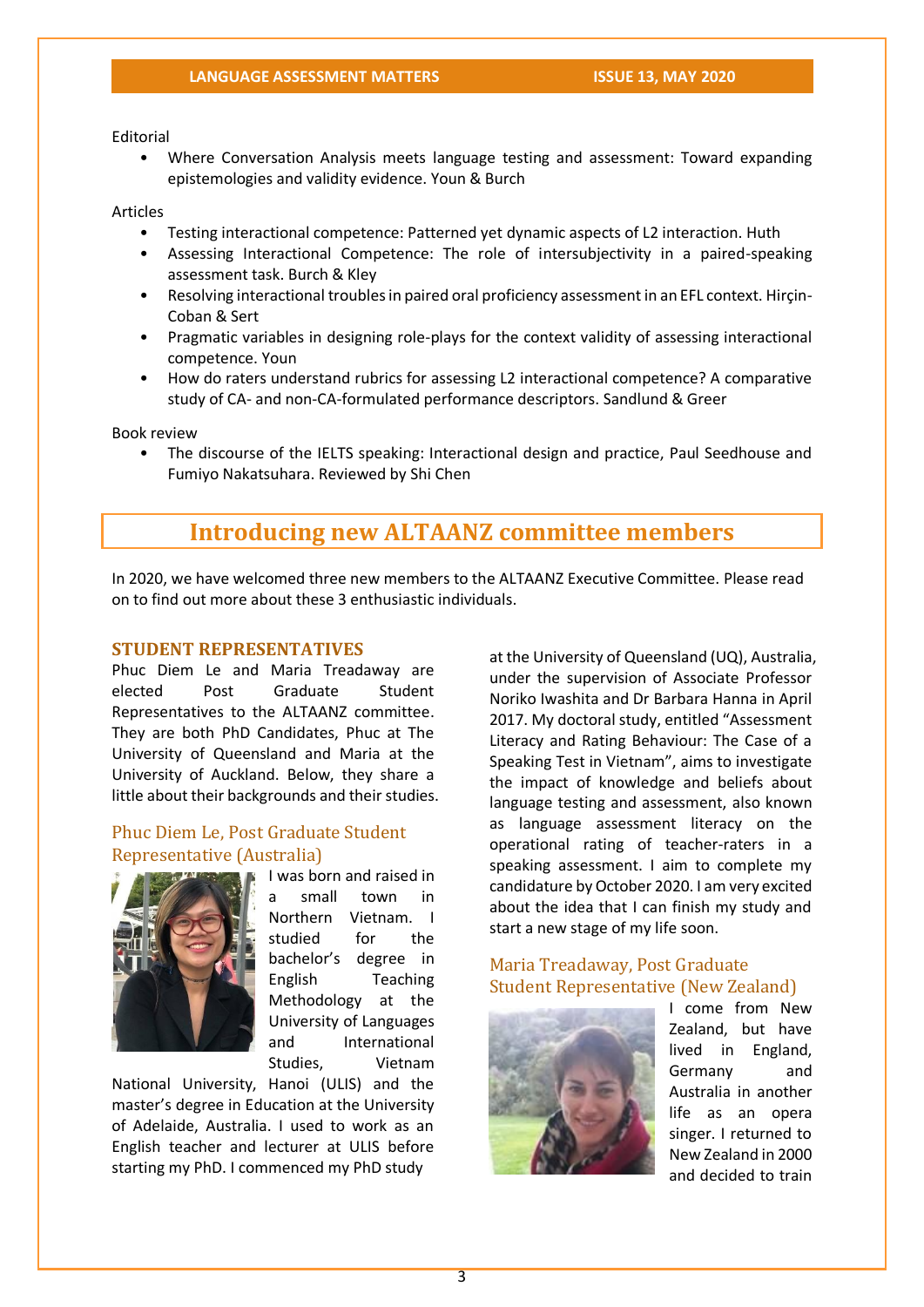# **LANGUAGE ASSESSMENT MATTERS ISSUE 13, MAY 2020**

as an English language teacher. I knew I had always had an interest in language and I soon realised that I loved teaching as well. I subsequently completed a Diploma in English Language Teaching to Adults (DELTA) and trained to be a CELTA teacher trainer. While teaching academic English at the University of Auckland, I completed a Master of Arts in Applied Linguistics. During my Master's, I very much enjoyed the assessment paper I took with Professor John Read, who later became my dissertation supervisor. My Master's thesis was entitled "Investigating the effect of the rate of speech on pilot comprehension in nonroutine situations". Having completed my Master's, I decided to embark upon doctoral

study. My study combines three of my interests: English language, assessment and aviation. The overall project involves the development and validation of diagnostic English language tests designed to measure the ability of ab initio cadet pilots to engage successfully with practical flight training conducted in English. I am currently setting standards for the tests I have developed using indigenous assessment criteria and an EBEL standard setting procedure. Wish me luck! In April, I will have been studying for 2 years and aim to complete my thesis by October 2021. After that, I think I'll take a long sailing holiday…

While Phuc and Maria are in office, they plan to maintain the excellent initiatives of the previous two student representatives, Diep and Ivy. A key initiative will be the continuation of compiling a PhD database. For those completing their PhD studies, we will create a database of abstracts related to language testing and assessment. If you have completed your studies and wish to be included in the database, please email your abstract to [altaanzstudents@gmail.com.](mailto:altaanzstudents@gmail.com)

Interviews with current PhD students and recent graduates will continue to be featured in the ALTAANZ newsletter (see below). The aim of these interviews will be to share the highs and lows of PhD study in order to provide inspiration and guidance for what can be a daunting journey, as well as celebrate the achievements and successes of our student community.

Finally, we would love to host Q&A webinars and [Facebook](https://www.facebook.com/groups/310263089150447/) discussions for PhD students on different aspects of post-graduate study like publishing, data analysis, and conferences. Please let us know what topics you would like covered. We are *your* representatives, so if you have any ideas for how we can support you, please get in touch with your suggestions and let's make them happen! Feel free to contact us on:

Phuc Diem Le: [phucdiem.le@uq.net.au](mailto:phucdiem.le@uq.net.au)[/phucdle0308@gmail.com](mailto:phucdle0308@gmail.com) Maria Treadaway: [m.treadaway@auckland.ac.nz](mailto:m.treadaway@auckland.ac.nz)

#### **COMMUNICATIONS OFFICER (INTERNAL)**

#### Annemiek Huisman, The University of Melbourne

Name looks familiar? That's because Annemiek has been responsible for ALTAANZ's internal communications for over 5 years in her role as Administration Officer, so you would have seen her name down the bottom of plenty of emails. She has also been the editorial assistant for ALTAANZ's journal *Papers in Language Testing and Assessment* (PLTA) since 2015. As of 2020, she will assist Johanna Motteram in her Communications Officer role, helping with the ALTAANZ Newsletter and website maintenance. Annemiek has completed her Master's in Applied Linguistics at the University of Amsterdam, and has been working at the Language Testing Research Centre at The University of



Melbourne since 2014. In her spare time Annemiek likes to stay active by doing fun runs and completing hikes. When travelling she always tries to include a few mountain tops, and highlights include the Routeburn Track, Gunung Rinjani and Mt. Kinabalu.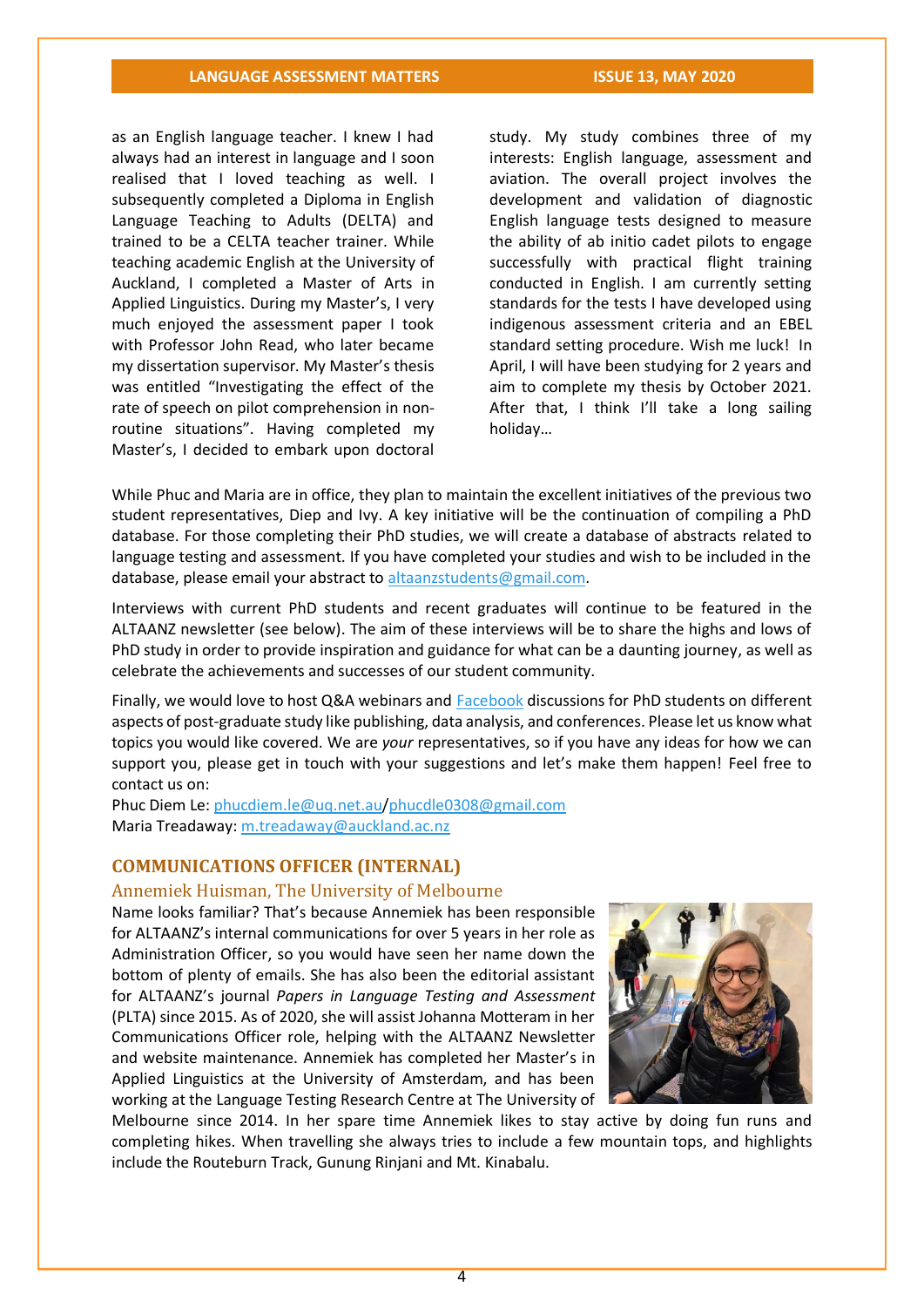# **PhD completion interviews**

In this recurring section of *Language Assessment Matters,* we interview recently graduated PhD students from the ALTAANZ community. They share the highs and lows of their PhD study in order to provide inspiration and guidance for what can be a daunting journey. This section also provides an opportunity to celebrate the achievements and successes of our student community.



Dr Megan Yucel – Senior Teacher: English Language Intensive Course for Overseas Students (ELICOS) Curriculum at the Institute of Continuing & TESOL Education (ICTE), The University of Queensland *Interview by Phuc Diem Le*

**What stage of your PhD are you in and how is it all going?**  I'm happy to say that I've completed my PhD – I officially met the

requirements for the award and received my Doctor of Philosophy degree from The University of Queensland in February of this year.

#### **Congratulations! Did you study part time or full time?**

I was a part-time student, working on my PhD while working full-time as a TESOL Language Teacher at The University of Queensland's Institute of Continuing & TESOL Education.

### **And how do you think this affected your progress?**

As a working mother, I also had to juggle family responsibilities with work and study. In terms of my progress, this meant, of course, that my PhD took a lot longer to complete. As we know, a full-time PhD takes approximately three years, so a part-time candidate will take at least six, which is a long time to be committed to any project.

In the years that I spent working on my PhD, I would say that my thesis was a constant companion, consuming much of my spare time, and occupying my thoughts. Like my participants, who were living with IELTS, I too was living with my thesis. Quite ironic, really! At times my progress was slow, while at other times, such as during holidays, I was able to set aside a large chunk of time to devote to my work, and was able to make some headway as

a result. Although I sometimes doubted whether I would ever finish, I was determined to press on, and in the end, I finally got there.

#### **What was the topic of your PhD?**

My PhD thesis, entitled Living with IELTS: The stories of IELTS test candidates, employed mixed methods research with an emphasis on narrative inquiry to address the impact of the IELTS test on the lives of individual test-takers. My study investigated test-taker perceptions and examined the relationship between these views and test performance. The findings underline the importance of listening to testtaker voices when validating and using English language tests. My supervisors were Associate Professor Noriko Iwashita and Dr Paul Moore from the School of Languages and Cultures at The University of Queensland.

#### **What sparked your interest in this topic?**

This project arose out of a personal enquiry into IELTS test candidates' attitudes and beliefs about the IELTS test, and their lived experiences of test candidature. As an English language teacher on EAP courses, I heard perceptions of the IELTS test from my students that I found both fascinating and sobering. On a pedagogical level, I was interested to hear how they approached the test, but on a personal level, I was struck by the significance that this high-stakes examination held for them. Conversations with my students revealed attitudes and beliefs about the test that at times I found understandable, but at other times completely baffling. I was often moved by the plight of students who were living with IELTS, much as a person might live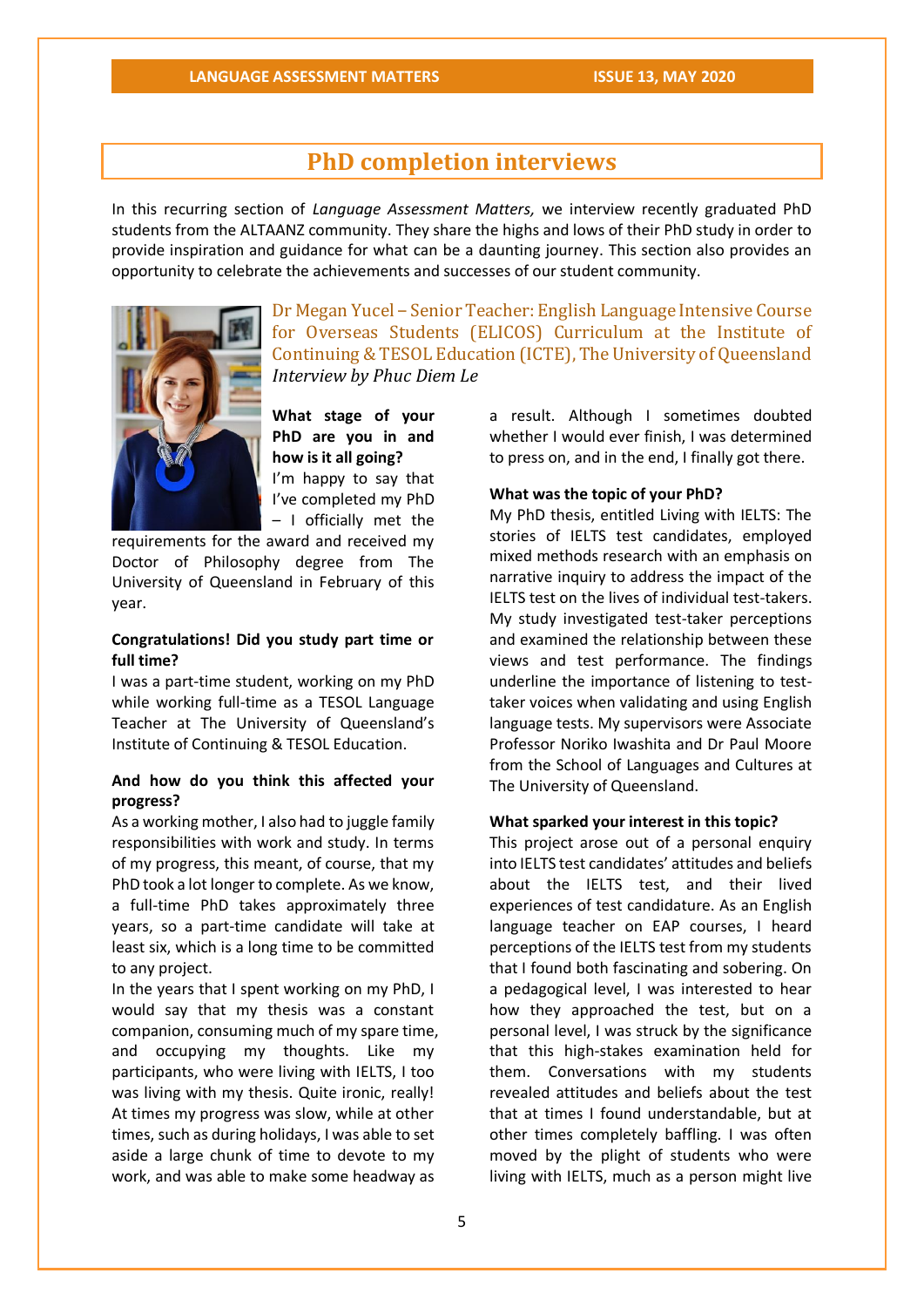# **LANGUAGE ASSESSMENT MATTERS ISSUE 13, MAY 2020**

with a chronic disease, in that it seemed to be both inescapable and highly discomfiting. At the same time, I was occasionally frustrated by those students whose estimation of the quality and usefulness of the test was different from my own. The knowledge and experience that I had gained of IELTS as a teacher, examiner, and item writer had led me to hold the test in high regard; to hear a different perspective was startling. I wanted to investigate these perceptions in a deeper and more scholarly way. I also wanted to capture the experiences of IELTS candidates and present them in a format that was both immediately accessible and relatable: the story. This kind of investigation might, I hoped, lead to a deeper understanding of the role of IELTS and its impact on candidates' lives.

**What did you enjoy the most about your PhD?**

As a teacher, doing a PhD helped me to develop my professional identity, from classroom practitioner to researcher. That was a really positive change for me. Now I think I have an insight into both worlds: teaching and academia. I also enjoyed making connections with other like-minded individuals with a passion for language assessment. For example, during my time as a student representative on the ALTAANZ committee, I got to meet many experts in the field. They were all so generous with their time, and welcomed me into the language testing community.

**What were the greatest challenges you faced?** As I mentioned earlier, probably my biggest challenge was just maintaining momentum and making sure that I finished. I suffered from writer's block at one stage, which I was eventually able to overcome. As someone who tends to say 'yes' to everything, I made a conscious effort in the latter stages of my candidature to avoid taking on any new challenges so that I could focus on my thesis and just write.

#### **How did you overcome these challenges?**

Something that made a huge difference for me was the support that I received from colleagues, academic mentors, fellow students, friends, and family. My managers and colleagues at ICTE were marvellous.

Completing my PhD wouldn't have been possible without their support, which manifested itself in so many ways, whether that be asking about my research, facilitating data collection, or encouraging me to present my work at conferences. My supervisors, Noriko and Paul, gave me such invaluable guidance too. They believed in me and helped me to navigate some of the more challenging aspects of the project. Fellow students were always ready with an understanding ear or a keen eye, and friends and family members offered plenty of encouragement and practical assistance.

**Sounds like you had great support. Do you have any general advice and top tips for PhD students embarking on their journey? Or any specific advice for those students venturing into the world do language testing and assessment?**

For PhD students, my advice would be to never give up, even when your confidence is at a low ebb, or you're suffering from a lack of motivation. Doing a PhD can be a lonely process, so for part-time students, I'd recommend seeking out opportunities to collaborate with others, such as joining writing groups or online communities, so that you don't feel isolated. As someone who has specialised in English language assessment for the past 20 years, I would say that there are many opportunities for teachers with expertise in this area, such as item writing, examining, or producing test practice materials. I'd recommend volunteering for any opportunities that arise in your workplace to get involved in writing materials or creating assessment tasks.

# **Great advice – thanks Megan! And finally, what are your future plans and how do you think the experiences, knowledge and skills you gained during your PhD can help you implement these plans?**

As a recent PhD graduate, I possess up-to-date research & information management skills, and can solve problems systematically by identifying suitable sources of information. I have the capacity to understand and synthesize large quantities of data, design and analyse surveys, and sort and evaluate data in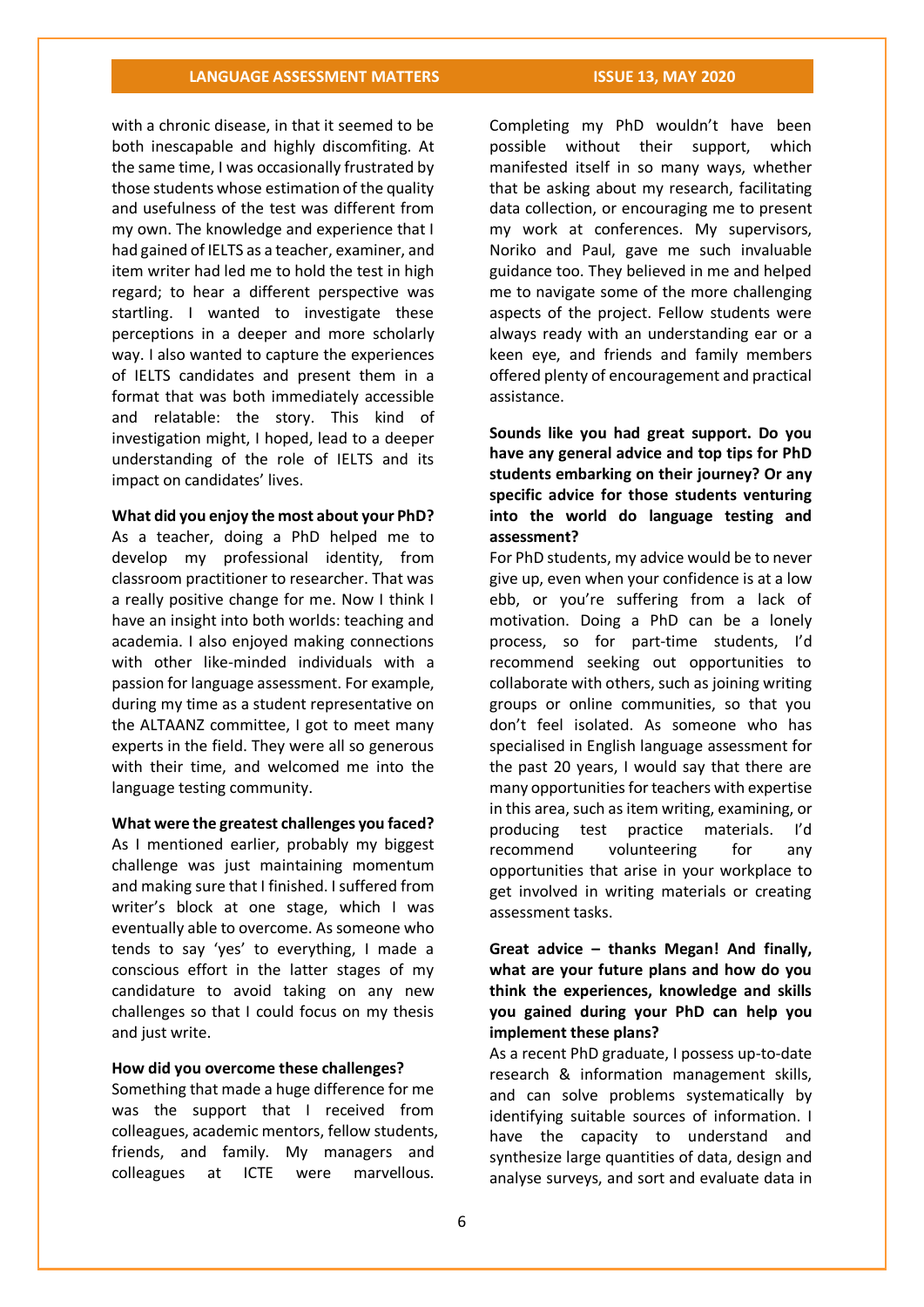# **LANGUAGE ASSESSMENT MATTERS ISSUE 13, MAY 2020**

an organised and principled way. These skills are an asset in any professional role, in my view. In my current role at ICTE as Senior Teacher: ELICOS Curriculum I'm involved in some exciting curriculum and testing projects, and I'm looking forward to seeing those plans come to fruition. To give an example, since 2019, a colleague and I have been co-ordinating an assessment project at ICTE to reform the assessment instruments used in our courses to ensure that they are valid, reliable, and fair. This project entails designing receptive skills tests for General English programs that are linked to the CEFR levels of A2, B1, and B2. B1 has now been completed and we are now continuing with the B2 tests. Following a bestpractice approach to planning, we began with discussions with key stakeholders around test purpose, test constructs and inferences to be drawn from test scores. After these decisions were made, test specifications were created,

formalising and documenting these decisions and ensuring that there was a shared understanding. During the test production stage, the test specifications served as a blueprint for the test writing team, allowing multiple versions of tests for each level to be created and ensuring continuity and consistency between these versions. Trialling of these draft tests then occurred, followed by item analysis, and revision of the items, before the tests were ready to go live.

As for the future, who knows what it will hold in these troubled times, but I see myself working as part of a vibrant and productive team, contributing in areas that are my strengths. I think the next few years could mark an exciting new phase in my career, now that I have completed my PhD.

**Thank you very much Megan. I wish you all the best for your future work**



Ivy Chen – Research Fellow in the Language Testing Research Centre at The University of Melbourne *Interview by Maria Treadaway*

**Firstly, congratulations on completing and submitting your PhD thesis! What have you been up to since then?** Fortunately, the

Language Testing Research Centre at the University of Melbourne was looking for a Research Fellow a few months before I was due to submit my thesis, so I managed to find a great position working in the field of language testing and assessment. I've been involved in item writing, test review, alignment projects, and more. In addition, I'm doing some teaching for the School of Languages and Linguistics, which includes Language Testing, a subject offered as part of the Master of Applied Linguistics course.

# **Congratulations! Sounds very interesting. What are your future immediate plans?**

I'm currently happy at my position and am also trying to find time to write up my research for publication. With COVID-19, we're currently working from home, so hopefully I can use a bit of the time I'm saving by not commuting on working on this!

#### **What's the topic of your PhD?**

My PhD, titled A corpus-driven receptive test of collocational knowledge, used the argument-based approach to validity and modelled how properties of collocations affect item difficulty.

#### **And what sparked your interest in this topic?**

I first became interested in vocabulary knowledge when I took Language Testing as part of my master's degree. (Yes, it's the very subject I'm teaching this semester!) My final project had to be quite small-scale for practicality, so I thought it would be great to use that as a pilot study and to compete the much larger-scale project I had in mind as part of a PhD.

**What did you enjoy the most about your PhD?** What I enjoyed the most was being able to focus on just one project. The flexibility was also nice; I could do more teaching some parts of the year and focus more on my thesis during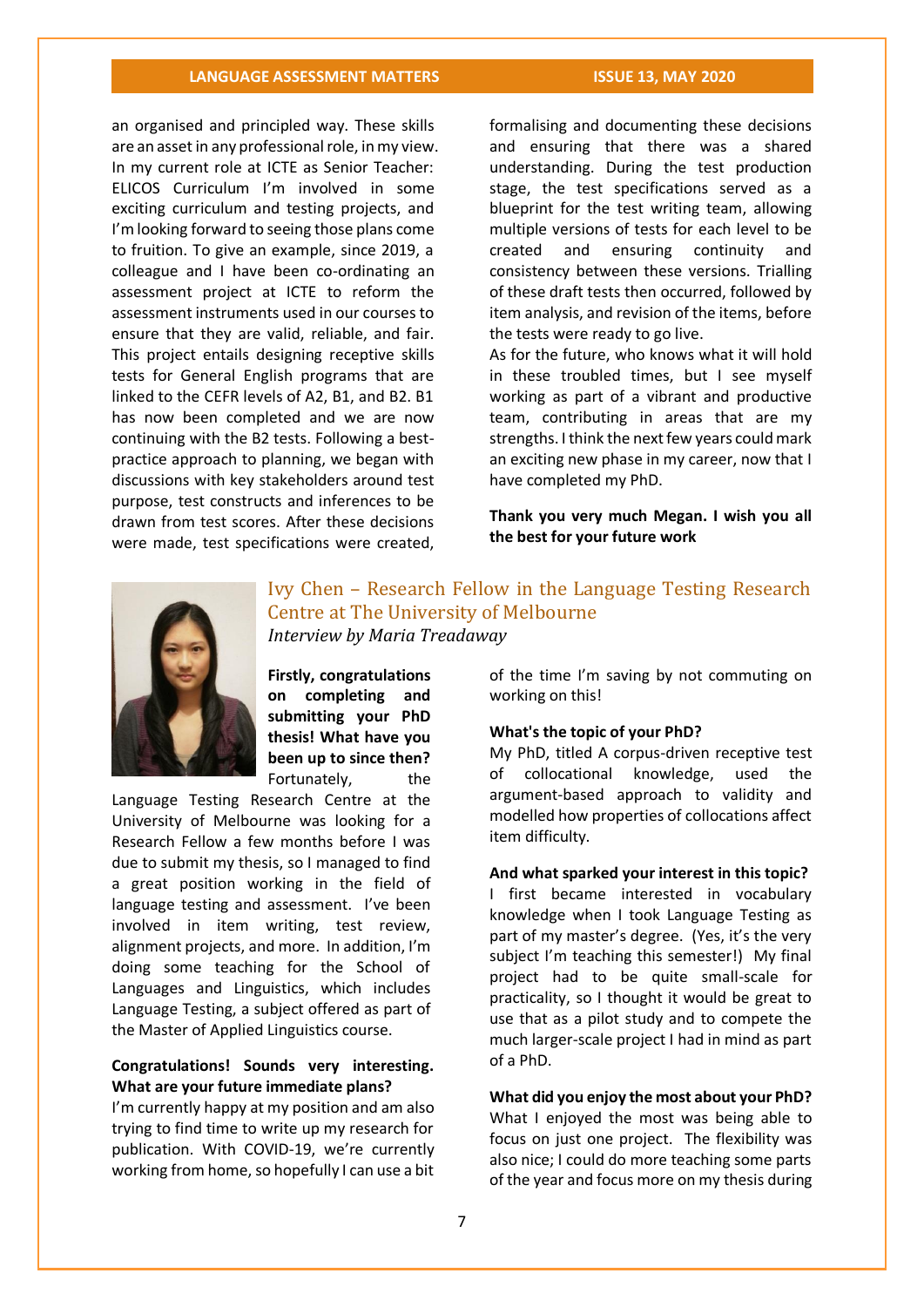the periods when there wasn't as much work available.

#### **And were there any challenges?**

Well, on the flipside, this flexibility made it challenging to follow the timeline I'd set out. Since I knew I didn't want to stare at my thesis every day for three and a half years for fear of getting sick of it, I did procrastinate at times.

#### **So how did you deal with this?**

My solution was to present various stages of my research at conferences, to push myself to collect and/or analyse data at least semiregularly.Fortunately, I did not hit many snags in my progress. The only thing that slowed me down was when I realized I'd collected enough data for Structural Equation Modelling (SEM), and had to learn how to run multi-level path analysis rather last-minute. I don't know if I can say that I really overcame this challenge successfully. My initial plan had been to reduce my work hours in my last year to focus on writing and on writing for publication. Upon encountering this issue, however, I had to push back my writing time for further data analysis, and ran out of time to write up my research for publication.

#### **And did you study full time or part time?**

I was full-time, mainly because I wanted to start work in the field as early as possible.

**How do you think this affected your progress?** I don't think it had too much effect on my progress, as I'd made sure the data collection aspect of my project was relatively contained and data analysis was rather straightforward (apart from the SEM thing toward the end), as I was working with quantitative data.

# **That's great. Finally, do you have any top tips or general advice for PhD students embarking on their journey?**

My top tip, especially for those wanting to continue in academia, would be to network at conferences and to publish— I know I didn't factor in enough time for the latter and am still scrambling to catch up now. My general advice would be to find the right balance and think of the thesis as a job (or second job) with somewhat defined and regular hours: have a life (and hobbies) outside of your thesis without feeling guilty, but be clear when you need to be working on your research even if you aren't always as enthusiastic as you'd like to be, with the caveat that you take breaks and holidays like you would with any other job.

**Well, thanks for speaking with me today. Good luck for your future endeavours.**

# **ILTA Distinguished Achievement Award 2020 winner**

Cathie Elder on team efforts, highlights of her career, subconscious mentoring and medicine bottles. *Interview by Annemiek Huisman*



Late last year, on December  $13<sup>th</sup>$ , it was announced that Cathie Elder, founding member and past Co-President of ALTAANZ (2013- 2014), had won the prestigious ILTA Distinguished Achievement Award 2020. The following excerpts from the citation illustrate Cathie's work and persona:

*Cathie's work in the area of the assessment of language for specific purposes has demonstrated great depth and breadth (…) Another area of language testing which she pioneered is the area of postentry language assessment (PELA), where she was one of the early contributors to this area (…) Cathie has provided outstanding* 

*leadership (…) She has served in all the leading roles in our profession (…) In Australia and New Zealand(…), she has played a leading role nationally in setting policy direction in language assessment in schools, in universities and in employment (…) Cathie has played a very active and committed role in*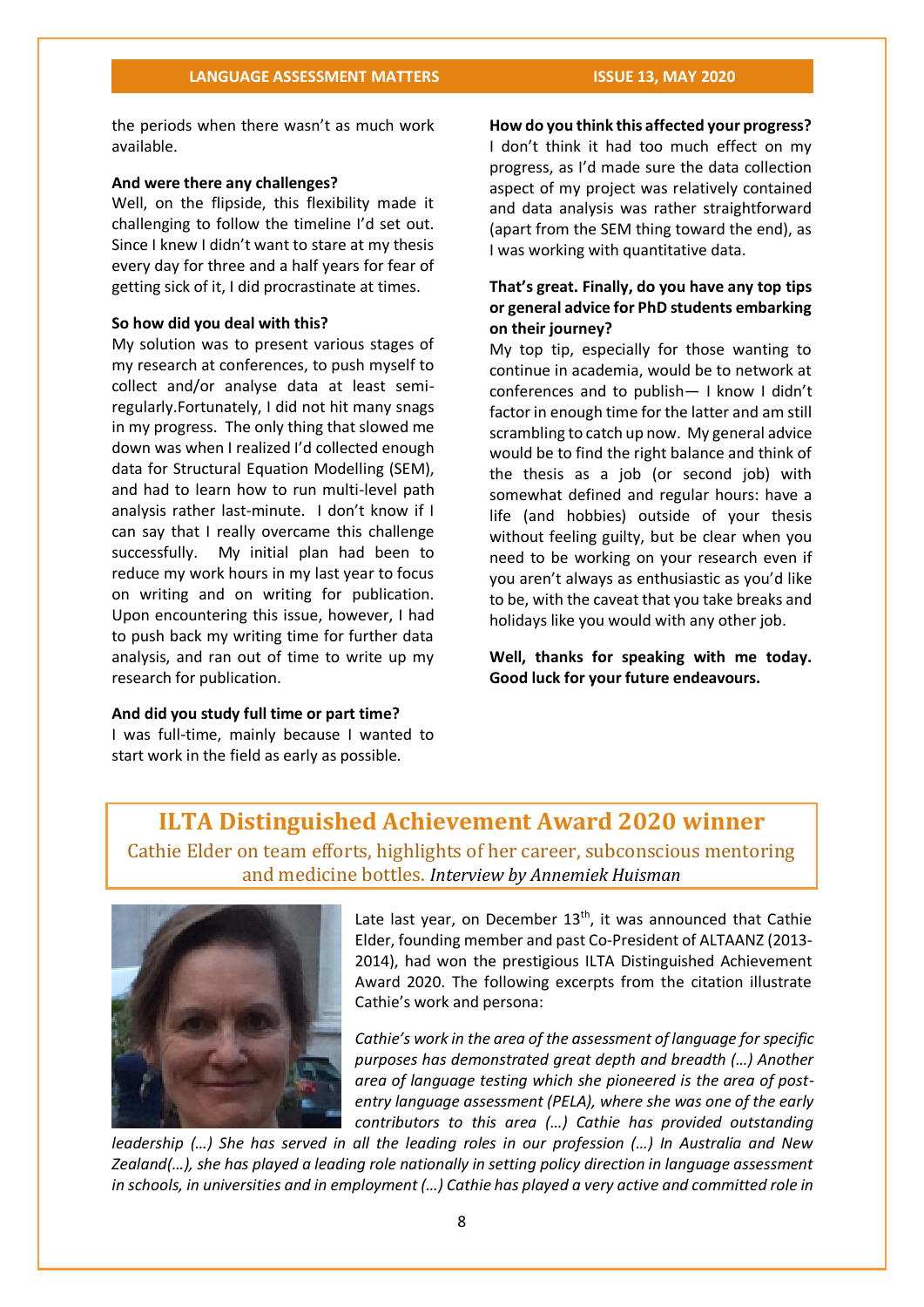*mentoring students and early career researchers (…) In summary, Cathie Elder's contributions to the field have been extensive and varied and have made a major impact on the wider field of language testing.* 

Soon after the announcement, public congratulatory comments from prominent scholars in the field flooded in:

*"Congratulations for a well-deserved award which marks your enormous contribution to the field and inspiring leadership!"*

*"A richly deserved award. Thank you so much for everything you've done for ILTA, language testing and your colleagues. Great choice."*

*"A hearty congratulations Cathie! Your openness, transparency, diligence and ability to listen have contributed to much progress in our field."*

*"There could not have been a better choice, no more excellent and distinguished scholar, practitioner, mentor and wonderful person!!!"*

I've been lucky to have gotten to know the truly wonderful person that's Cathie through my job at the Language Testing Research Centre at The University of Melbourne. She'd retired as the Centre's Director a couple of years before I started in 2014, but it would soon become clear to me that she was still very much involved with the Centre and indeed the field, working on various projects and providing support and advice. Time to take this opportunity to put Cathie back in the ALTAANZ spotlight! The following interview was conducted in Cathie's office in the Babel Building at The University of Melbourne, pre-COVID-19...

#### **Congratulations again Cathie!**

Thank you, but I should say, and you should include this, that I've done everything as part of a team. I was really pleased and touched to get the award, and thankful to my colleagues for nominating me, but I'm not one of these solo stars, so I feel like I'm accepting the award on behalf of heaps of people. Make sure to put that in!

### **What did you think when you found out you had won the Award?**

(Laughingly) Well, I knew I was being nominated, and I agreed to that while thinking I had Buckley's chance of getting this award! So when I found out that I had won, like I said. I was both touched and honoured but I also felt rather undeserving.

#### **But what about that long list of achievements!**

Oh look, I'm pleased! I've been very lucky, I've had a wonderful career but I'm an eclectic person. I've published on lots of topics, so I guess my surprise was that I could win the award with such a diverse range of inputs and experiences rather than having had a singular intellectual impact. It just shows that the award is about recognition of different kinds of contributions, so I'm very happy to receive it but still a bit flabbergasted really.

### **What comments did you enjoy reading most in the Award Committee's citation?**

I liked the list of projects and service roles that I've been involved in, the nominees have worked hard to pick through the various things I've done. Because I've retired from university and am in the process of putting my career behind me, it's gratifying to be reminded that it was worthwhile. Plus, it's just particularly touching to know that other people thought I was worth nominating, that's a really nice thing. (Laughingly) But then of course: 'Oh my gosh, now I've got to give a talk!' (the award winner is invited to deliver a plenary lecture at the Language Testing Research Colloquium at which the award is presented). You know how I love talks..

**Where do you think that comes from? You must have done hundreds of talks in your career!**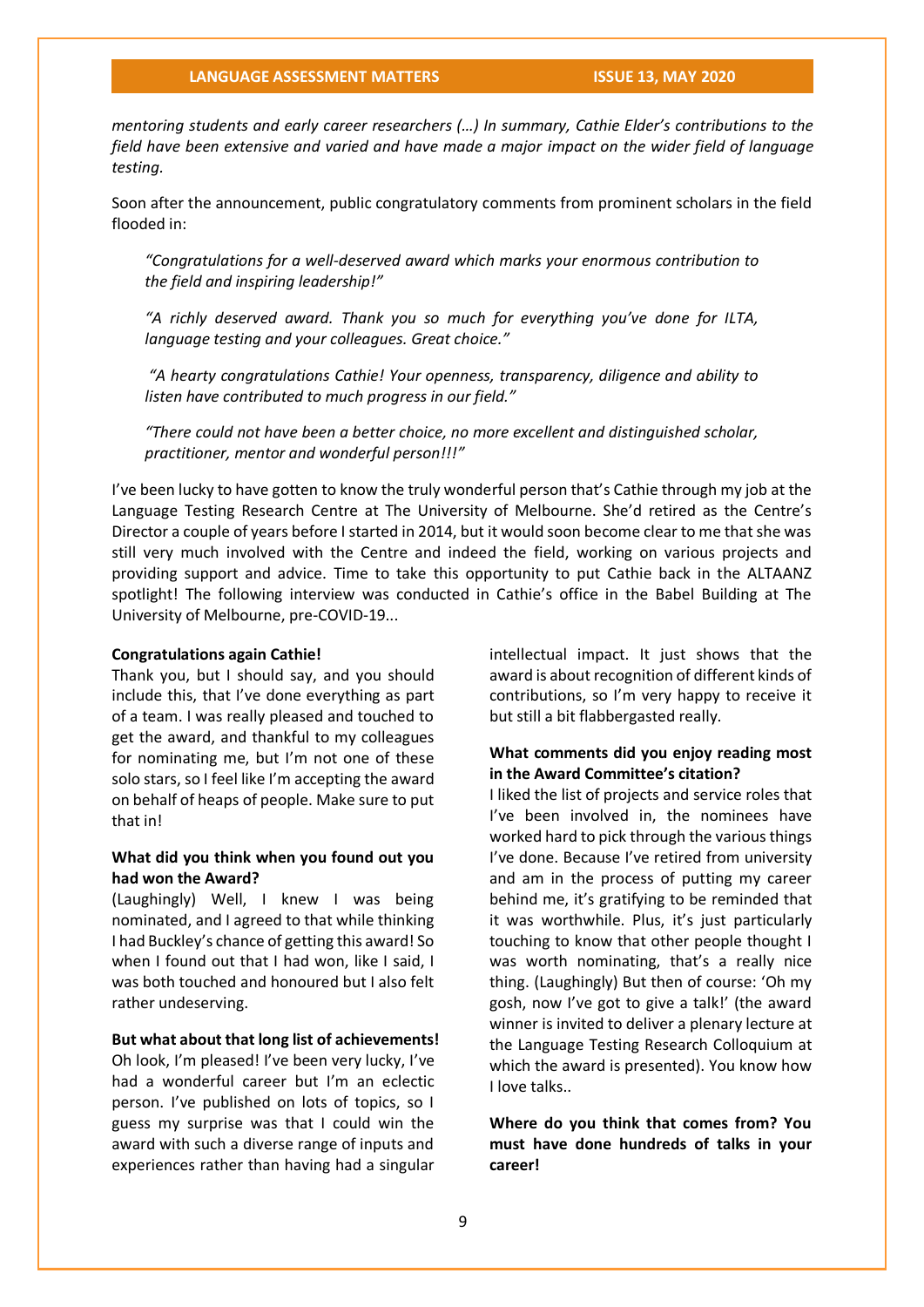Well, I was never a very relaxed public speaker. I think in this case it has something to do with expectations, that because you've won a momentous award you need to give a momentous talk and then you think to yourself, 'What can I do that is worthy of the recognition that I've been given?' Anyway, that's just selfindulgence!

#### **In terms of your career, what do you yourself consider highlights?**

Well, I guess the first one was actually before I went into language testing, when I came back from Europe and waltzed into a job in Italian Language Studies at La Trobe University. It was a new department and it was a very exciting challenge to work out how to teach Italian effectively and meet the needs of the very diverse population of students which included both heritage and non-heritage learners. It was that feeling of building something new, and I had the same feeling again when I came to work at the Language Testing Research Centre in 1990. I was finishing my Masters in Applied Linguistics at the University of Melbourne and the Centre had just been created. It was part of a national network of Centres, we were a very small team and there was quite a bit of government money at the time, so we thought up interesting projects and felt we were building a body of knowledge and experience in Australia that was new and important. I worked at the Centre for 10 years on shortterm contracts, and then left for a 'real' job, a continuing academic position at the University of Auckland. In Auckland, part of my role was to set up a new testing regime for all incoming university students, the post-entry Diagnostic English Language Assessment (DELNA) to identify students in need of language support, so I was again being part of something new, useful and exciting. The beautiful thing about DELNA was that the whole university was behind it, so I got lots of support from on high and felt part of something that mattered to the university. It was also illuminating to realise how much good policy matters for testing; having a nice instrument is irrelevant if it's not properly embedded in the larger teaching and learning environment.

# **Are there any particular projects then that you've been involved in that really stand out to you?**

It sounds a bit corny, but I always liked projects where you felt you could do some good. In our field, these are usually projects that are linked to a very specific local context, often at the interface between testing and teaching. They're projects where you can see the immediate value, where the test information will be useful and beneficial. I'm thinking of the range of proficiency tests we developed for teachers, which were designed to model good teaching practice and to generate relevant feedback for teacher preparation programs. Then there has been the OET [*Occupational English Test*] related research, oriented to bringing the test, and the test cut-scores, more closely in line with stakeholder needs. But really, all projects have been interesting because it's all about problem-solving, and I like problem-solving. I think testing is where the rubber hits the road, where you have an idea and you have to find the practical means of implementing it. There are lots of constraints, so you have to work out the most efficient and meaningful way of working within those constraints. There's nothing formulaic about problem solving - it's a creative process which over time builds insights that can be shared and drawn on in future work.

# **The Award Committee really made a point of highlighting your role in mentoring.**

Yes, and that's interesting because if I've done it, I've done it subconsciously. My own experience of being mentored in the Centre with Alan (Davies) and Tim (McNamara) was that we were left very much to our own devices to come up with solutions. Alan didn't believe in giving advice, so he trusted people to use their intelligence. He would talk and interact with people and ask questions, but he didn't actually direct you to do certain things. And Tim (like Alan) is a true intellectual whose role has been to get people together and thrash out ideas. So, I suppose if I've been a mentor, I've probably done it in the same way: just getting people together, listening to their ideas and working with them.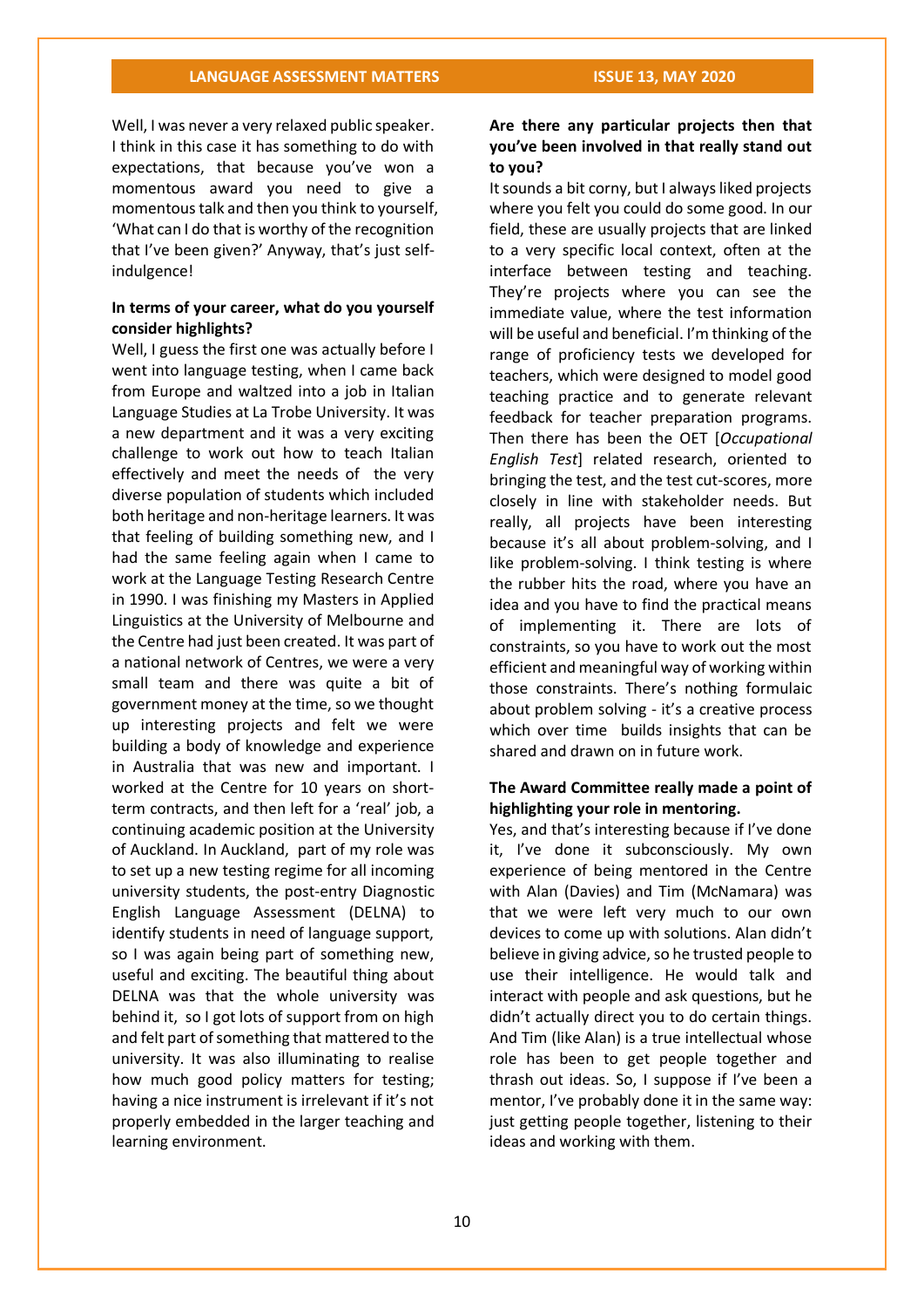**Isn't that interesting though, because not only the Award Committee but also lots of people in the field commented on your role as a mentor in their congratulatory messages.** 

Well, perhaps they felt that they were given trust or that I had confidence in them, and that's all you need, space to do what you need to do. I'm not conscious of having schooled people in doing it the 'right' way at all.

# **In your view then, what should mentoring involve? And should academics, particularly early career academics, be actively looking for mentors?**

Well, being around creative and successful people is definitely very important, and for early career academics it is probably good to find someone and initiate contact. What's helpful I think as well in academia is to know what's worth spending your time on, to get the balance right in a way that's going to further your career. I think it's good to have a hardheaded person from outside to advise you about how to do that. So, in my view, mentoring is giving people confidence in themselves by having confidence in them, but also helping them prioritise.

[*At this point in the interview Cathie engages me in a chat about my and her own experiences as an early career academic, and I realise I'm in the middle of one of Cathie's subconscious mentoring moments. We move on...*]

# **Then a bit of a cliché question perhaps, but how has the field of language testing changed in your view?**

When I started working here at Melbourne in 1990 we were learning all the tools of the trade: what is language proficiency and how should it be tested, how do we design tests, how to do the statistical analyses. (Laughingly) We were very pleased with what we learned, thought we were pretty fabulous and that we were becoming experts in this specialised field. Back then, the focus was very much on the 'what'

and 'how', and I think the focus of our work and in the language testing field more generally has now shifted to the contexts of testing, *why* we're testing and what we're doing to people when we're testing them. The field has broadened out to encompass issues of impact, consequences, fairness and justice. We've become aware that a test is this tiny little cog in a much larger wheel, and that our responsibilities extend far beyond just designing good instruments. It's more about accepting responsibility, or at least better understanding how test information gets taken up in different contexts by different stakeholders. I think this has made the field more challenging in a way because we feel more powerless than we did back then when we were just focussing on creating good little engines. We now spend more of our time listening to and learning from stakeholders, and also explaining to policy makers what they can and can't do with language tests, what the limitations and constraints are. I think Bernard Spolsky once said that tests should come with labels, like medicine bottles, listing all the counter indications. I think as a field we're now more aware of the side effects of testing and the need to monitor them. I'm not sure that we're very good at it, but we are more conscious of the need to locate our expertise within a wider forum.

### **To finish off, now you've retired, what hobbies have you taken up?**

The thing I've done seriously since I've retired is yoga. I've done a teacher training course so that's a whole new set of skills, mind training of a very different kind, and I deliberately chose it to take me to a new realm. Apart from that, I'm currently learning Greek, I garden, read, socialise, travel. I've done a bit of hiking, I've sung in choirs, I go to music festivals. There's plenty to do other than come to work! Work still occupies my life considerably but not oppressively, that's the important thing.

Talking to Cathie is always such a pleasure, the way she articulates ideas, listens carefully and considers your input is really encouraging and motivating. She's generous with her time and attention and is very engaging, no matter what she talks about. I think it's time to take up yoga and learn Greek!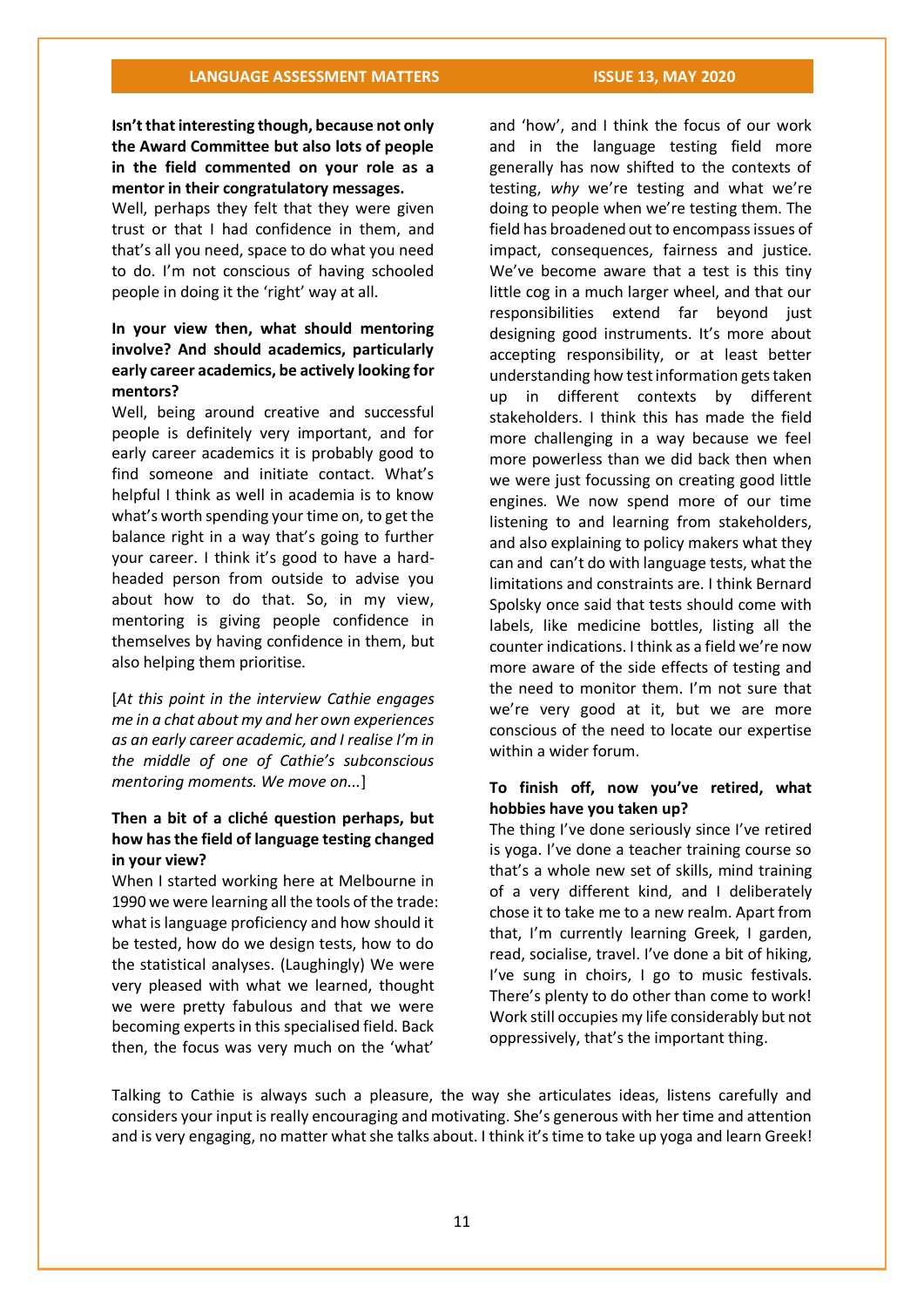# **ALTAANZ colloquia at the Applied Linguistics Conference** Perth, November 2019

ALTAANZ was pleased to yet again be involved with the Applied Linguistics Conference organised by our partner organisations the Applied Linguistics Association of Australia (ALAA) and the Applied Linguistics Association of New Zealand (ALANZ). This joint conference is held biennially, and this time took place at Curtin University in Perth in November 2019.

ALTAANZ's involvement in the conference was in the form of, firstly, promoting and reviewing the submission of abstracts for an assessment strand which ran alongside other themed strands. Secondly, ALTAANZ sponsored two assessment colloquia. The first colloquium was entitled 'Assessment of L2 pragmatics' and was organised by Distinguished Professor Rod Ellis from Curtin University and Associate Professor Carsten Roever from The University of Melbourne. It brought together a variety of perspectives on the assessment of L2 pragmatic and interactional abilities, each informing new ways forward in the assessment of second language pragmatics.

The second colloquium, entitled 'Connecting post-entry language assessment (PELA) and language support for University students' was organised by Dr Rosemary Erlam and Morena Botelho de Magalhães, ALTAANZ Co-President and Secretary, and featured Professor John Read as discussant (all from The University of Auckland). Please read on for a full report on this colloquium by the organisers.

#### *By Rosemary Erlam and Morena Botelho de Magalhães*

The term PELA has come to be widely used for programmes which administer language assessment to students entering university, in order to identify those who have significant academic language needs and to guide them to appropriate support (Read, 2016). This colloquium featured four PELAs that have been implemented in specific contexts, as well as initiatives that have been set up to meet students' academic language needs. A key theme was the challenge involved in encouraging students to engage with and take up the support that is offered to them. Evidence for the success of these kinds of initiatives, including the opportunity to hear from students, was also a focus.

After a brief introduction to the colloquium, Rosemary and Morena described DELNA (Diagnostic English Language Needs Assessment), New Zealand's most comprehensive PELA, operating since 2001 at the University of Auckland. They then outlined a research project which aims, drawing on Knoch and Elder (2013), to continue to build a validation argument for the use of DELNA as a tool to diagnose academic English language needs and support students in their study programmes.

The next colloquium participant was Tamlyn Avery, presenting on behalf of Sharyn Black, who, unfortunately was not able to attend as planned. Tamlyn described the use of the DELNA screening assessment at the Business School in the UNSW as part of a pilot programme to support the English language needs of both L1 and EAL students. She focused in particular on the consequential aspect of this PELA and how it contributed to enhancing students' academic language ability (Read, 2015).

Kellie Johns, from James Cook University, then described the HDR PELA, an initiative set up to ascertain the language needs of research students so that additional language support could be provided as early as possible. Drawing on six years' experience with this PELA, she reported on its successes and challenges, and argued that it provided an ideal framework for developing support for research students.

The last colloquium participant was Cameron Lydster who introduced Bond University's PELA, aptly known as BELA. BELA is distinctive because it is embedded into the curriculum of a core undergraduate subject, as a compulsory homework task completed in students' first semester with a 2% weighting